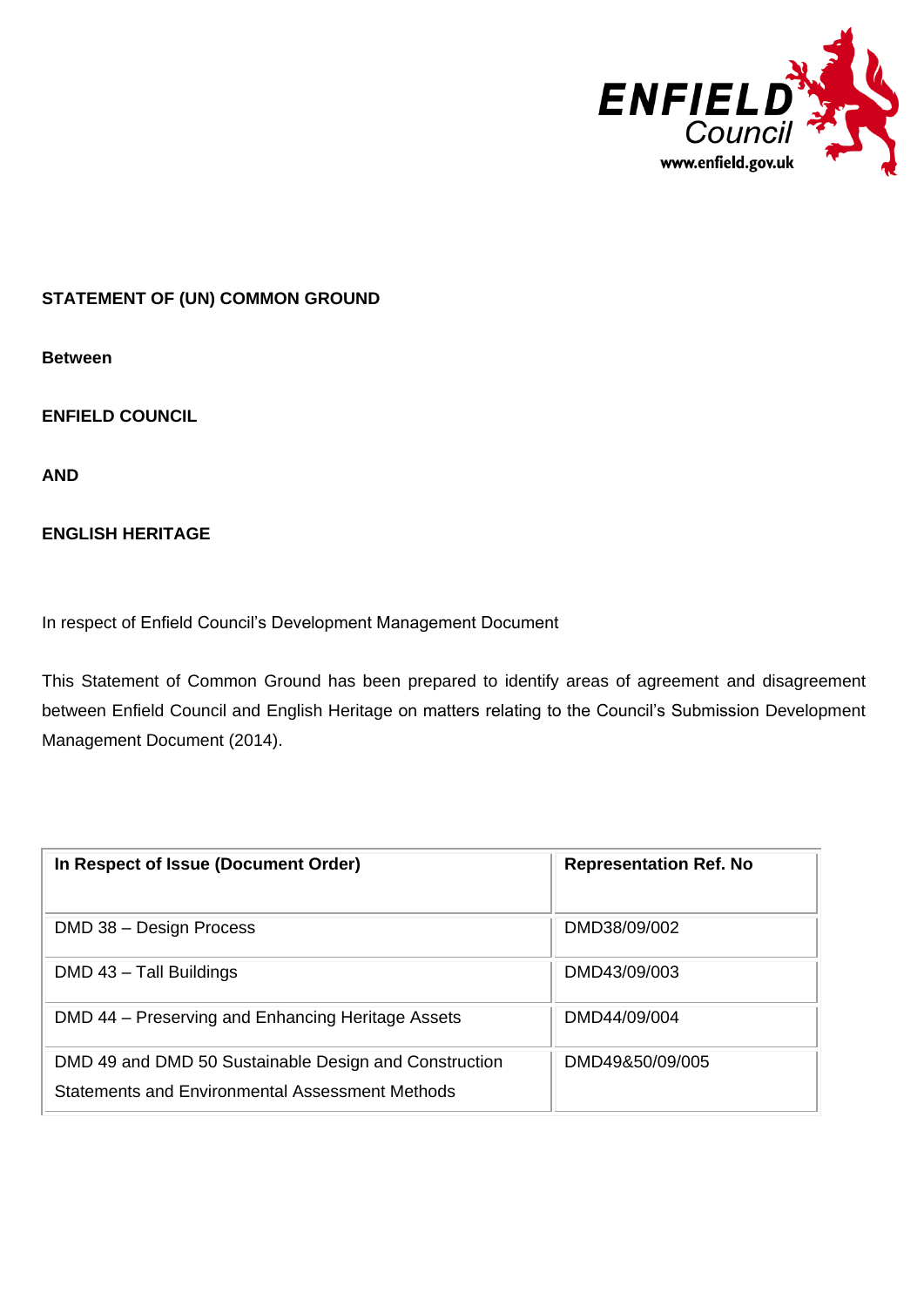#### **Notes on agreed amendments:**

- 1. Underlined text indicates an addition to the DMD text
- 2. Strikethrough text indicates a deletion to the DMD text

# **Areas of Agreement:**

| Policy DMD 38 - Design Process | DMD38/09/002 |
|--------------------------------|--------------|
|                                |              |

Both parties agree to the below amendment (set out in Focussed Change 8 of the Addendum of Focussed Changes):

*Paragraph 6.1.8 to be amended as follows:*

"…Applicants are strongly advised to take advantage of the pre‐application advice service offered by the Council. Where appropriate, early discussions with relevant statutory consultees, such as English Heritage on major heritage issues, is also encouraged…"

| DMD 44 - Preserving and Enhancing Heritage Assets | DMD44/09/004 |
|---------------------------------------------------|--------------|

Both parties agree that the policy should be amended as below:

*1) DMD 44 to be amended as follows:*

Delete the word "normally" from part 1 of the policy. Part 1 of the policy to read:

"…Applications for development which fail to conserve and enhance the special interest, significance or setting of a heritage asset will normally be refused..."

*2) DMD 44 and Appendix 6 to be amended as follows:*

All instances of Preserving/Preserve/Preserved to be replaced with Conserving/Conserve/Conserved respectively. Instances occur within the policy title; paragraphs 6.5.2, 6.5.4 and 6.5.5; and in Appendix 6, (part 4).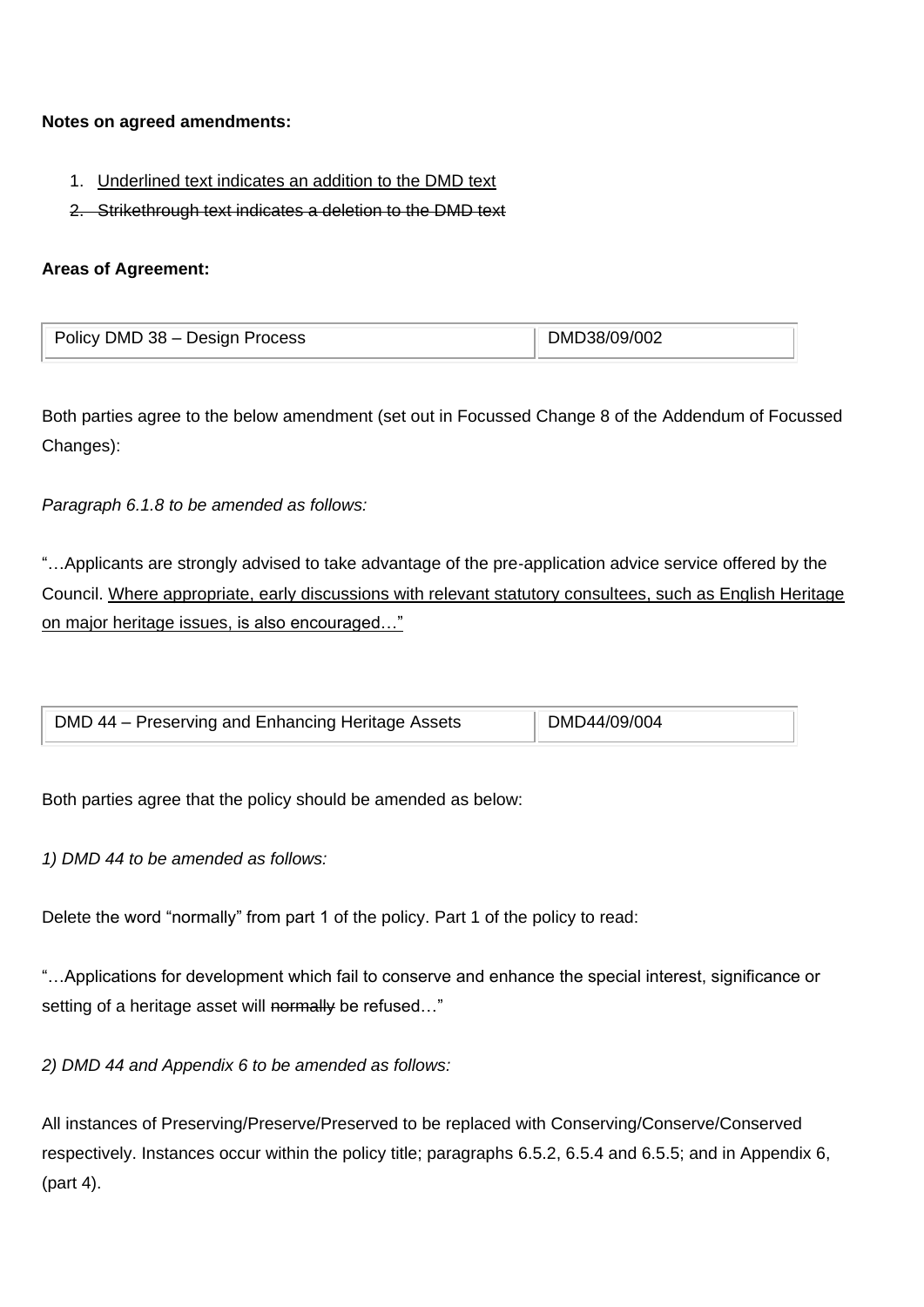| DMD 49 and DMD 50 Sustainable Design and Construction  | DMD49&50/09/005 |
|--------------------------------------------------------|-----------------|
| <b>Statements and Environmental Assessment Methods</b> |                 |

Both parties agree to the below amendment (as set out in Focussed Change 23 of the Addendum of Focussed Changes):

*DMD50 to be amended as follows:*

Final sentence of DMD 50 to include reference to policy Core Strategy 31 to read:

"…This Policy should be read in conjunction with Core Strategy policies 4, 20, 21, 22, 28, 31**,** 32 & 36…"

#### **Areas of Disagreement**

| In Respect of Issue (Document Order) | <b>Representation Ref. No</b> |
|--------------------------------------|-------------------------------|
| DMD 43 - Tall Buildings              | DMD43/09/003                  |

*1) Interpretation of the NPPF:* 

English Heritage cite paragraphs 154, and 157 (bullet point 7) of the NPPF, and Draft National Planning Guidance (2013) (NPG) paragraph ID12-010- 130729 as supporting the need for mapping areas "appropriate", "sensitive" and "inappropriate" for tall buildings. Enfield Council disagree with this interpretation in the following ways:

a) Paragraph 154 of the NPPF states that *"Local Plans should set out the opportunities for development and clear policies on what will or will not be permitted and where. Only policies that provide a clear indication of how a decision-maker should react to a development proposal should be included in the plan."* Enfield Council does not agree that this paragraph requires that the spatial extents of all policies are mapped. Criteria-based policies are a common feature of development plans and are frequently and effectively applied by planning authorities.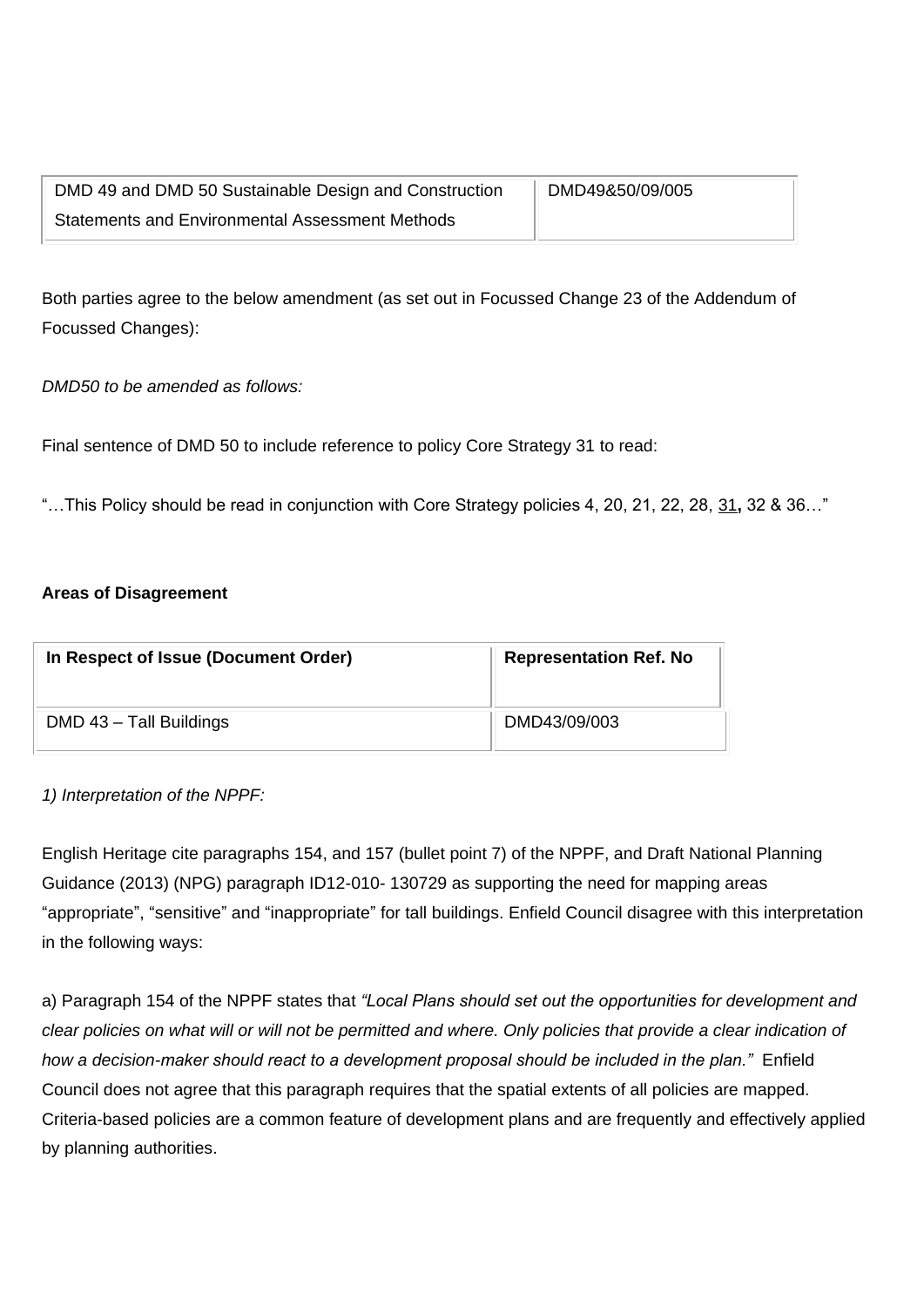b) The  $7<sup>th</sup>$  bullet point of paragraph 157 of the NPPF states that local plans should "identify land where development would be inappropriate, for instance because of its environmental or historic significance". The Council believe this has been achieved through the criteria-based policy. As set out in the Council's Statement in response to Matter 4 of the "Inspector's Matters, Issues and Questions", the extent of the area where tall buildings will be appropriate will depend on the specific nature of the proposal and its context, and should not be arbitrarily defined.

c) Draft National Planning Guidance (2013) (NPG) paragraph ID12-010- 130729 (the equivalent paragraph in the published guidance is ID: 12-010-20140306) states that "where sites are proposed for allocation, sufficient detail should be given to provide clarity to developers, local communities and other interests about the nature and scale of development (addressing the 'what, where, when and how' questions)". While the policy does not specifically "allocate" land for tall buildings, the Council believes that the criteria-based policy provides sufficient detail about the appropriateness of various locations while avoiding false precision and oversimplifying what is an inherently complex issue.

# *2) Spatial Expression of Policy:*

Both parties confirm that the principle remaining area of disagreement is whether the spatial extent of areas "inappropriate", "sensitive" and "appropriate" for tall buildings, (as defined in DMD 43), can and should be mapped. The parties' positions are set out in their statements in response to Matter 4 of the "Inspector's Matters, Issues and Questions".

The Council and English Heritage met on 13<sup>th</sup> March 2014 in order to discuss the above issue. While the principle difference of opinion remains, a number of suggested amendments were agreed in order to increase the spatial element of the policy by referring to the existing evidence base and to future work.

#### *DMD paragraph 6.4.4 to be amended as follows:*

"The borough contains a number of This latter document maps the location of the borough's existing tall buildings, many of which do not meet the requirements of this policy and have a negative impact on the quality of the surrounding environment…

#### *An additional paragraph to be inserted after paragraph 6.4.4 as follows:*

"The Council are committed to producing (and updating where necessary) a number of Area Action Plans and Supplementary Planning Documents. These cover the geographic areas most likely to contain sites (and/or sub areas) appropriate for tall buildings by way of the presence of one or more of the "appropriate"